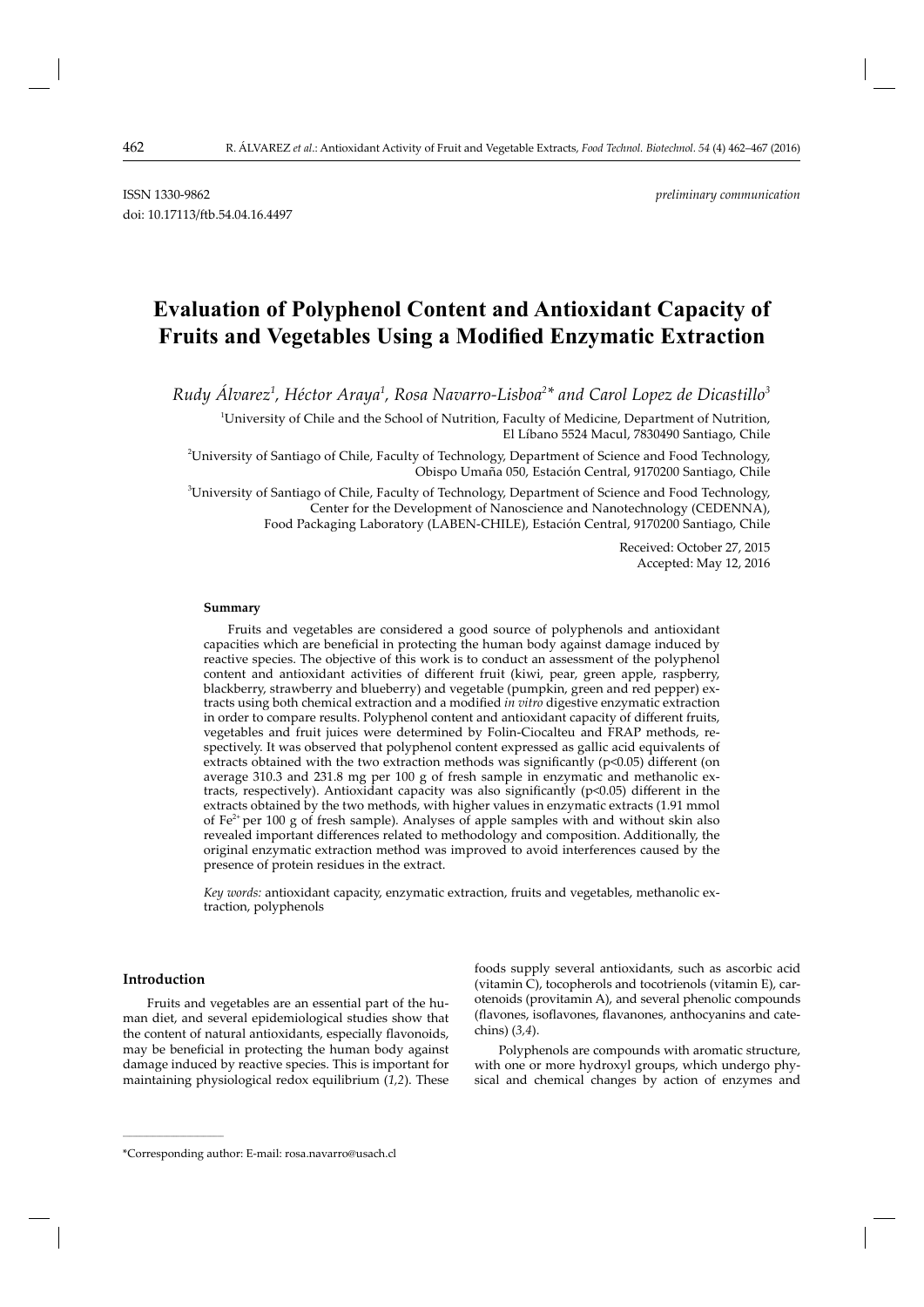chemical reactions in plants caused by the activity of other active components, such as coumaroyl and malonyl coenzyme A. These changes contribute to the process of maturation and physical alterations of the vegetable matrix (*5*).

Nowadays, the extraction and purification of antioxidants from natural sources is required, since these bioactive substances are often used in functional foods, food additives and nutraceutical industries (*3*). Even more, the principal objective in extracting phenolics from their plant sources is to liberate these compounds, either through rupturing plant tissue or a process of diffusion (6). Overall, using these conventional methods may result in the degradation of some chemically sensitive phenols due to intensive mechanical disruption. The involvement of long extraction periods, severe heating conditions and extensive use of organic solvents favour the release of oxidative enzymes that promote degradation (7). Different chemical methods for extraction of polyphenols from food matrices have been applied in order to study the polyphenol content of food. Most of these methods use organic solvents with acidic pH and high temperatures during standardized times to optimize the extraction of compounds. However, these methods may have lower extraction efficiency (*8–11*) and it is necessary to purify the obtained extract or remove interfering components in order to improve the antioxidant activity of the extract.

On the other hand, it has been shown that the amount of antioxidants extracted from food matrices through *in vitro* digestive enzymatic treatments that mimic conditions in the gastrointestinal tract was higher than the values obtained from usual extraction of organic compounds from aqueous solutions (*12*). The determination of polyphenol content and antioxidant capacity of food extracts are also important to know the health potential of different foods. Therefore, various methods have been developed to estimate the antioxidant capacity (*13–15*) and the results can elucidate the recommendations for food consumption.

Therefore, the aim of this work is to conduct an assessment of the polyphenol content and antioxidant activities of different fruit and vegetable extracts using both chemical and *in vitro* digestive enzymatic extractions.

## **Materials and Methods**

#### *Reagents and samples*

Folin-Ciocalteu reagent, sodium carbonate and pepsin were purchased from Merck (Darmstadt, Germany). The 2,4,6-tri(2-pyridyl)-*s*-triazine (TPTZ), ferric chloride, methanol, acetate and gallic acid were obtained from Fluka Chemicals Ltd. (Gillingham, UK). Pancreatin, lipase, bile salts, α-amylase and amyloglucosidase were purchased from Sigma-Aldrich (St. Louis, MO, USA).

Fruits and vegetables (kiwi, pear, pumpkin, green apple, blackberry, raspberry, strawberry, blueberry, green and red peppers) were purchased from a local supermarket in Santiago province (Santiago, Chile). All fruits and vegetables were fresh and free from visible blemishes or defects, except for strawberry, which was purchased frozen. Natural kiwi, orange and green apple juices were obtained by squeezing and filtering fresh fruits and then used for analysis. Green apple with and without skin was studied. The skin to flesh ratio was 1:8 (by mass).

#### *Methanolic extraction*

Approximately 1 g of each fresh fruit or vegetable was ground in a mortar to fine particles and put in 10 mL of methanol. After 1 h of extraction with continuous magnetic stirring at 200 rpm and room temperature (20  $^{\circ}$ C), the extract was centrifuged at 1000×*g* for 20 min. The supernatant was recovered and stored at –18 °C until analysis. Extractions were performed in triplicate and light exposure was avoided during the process (*9*). Extractions of juice samples (1 mL) followed the same methodology.

#### *Enzymatic extraction*

The enzymatic method was based on the methodology proposed by Saura-Calixto *et al*. (*9*), which separated the process into two main parts: (*i*) enzymatically digestible fraction, and (*ii*) colonic fermentation *in vitro.*

This study was focused on the improvement of the first stage of the process, where the action of digestive enzymes was simulated on a food matrix at gastric and small intestine levels. Briefly, 900 mg of fruit or vegetable sample or 0.9 mL of fruit juice sample were incubated with 0.2 mL of pepsin (300 mg/mL solution in 0.2 M HCl/KCl buffer, pH=1.5, 40  $^{\circ}$ C, 1 h), 1 mL of pancreatin (5 mg/mL solution in 0.1 M phosphate buffer, pH=7.5, 37  $°C$ , 6 h), and 1 mL of  $\alpha$ -amylase (120 mg/mL solution in 0.1 M Tris--maleate buffer, pH=6.9, 37  $^{\circ}$ C, 16 h). Then, samples were centrifuged (for 15 min at 3000×*g*) and supernatants were removed. Residues were washed twice with 5 mL of distilled water, and all supernatants were combined. Each supernatant was incubated with 100 μL of amyloglucosidase for 45 min at 60 °C (*13*). Both methanolic extracts and those obtained by extraction with digestive enzymes were used to determine the antioxidant capacity and polyphenol content in fruit and vegetable extracts and fruit juices.

### *Protein precipitation assay*

Enzymatic extraction involves the use of several reagents, principally enzymes that could interfere with each other during the analysis of polyphenols and antioxidant activities. Therefore, in order to evaluate possible interferences during spectrophotometric analysis in Folin-Ciocalteu and FRAP tests, a control sample consisting of a mixture of all enzymes was treated with trichloroacetic acid (TCA) reagent to precipitate proteins. Thus, a volume of 1 mL of a control sample supernatant (or 0.05 mg of albumin used for calibration) was diluted in 12.5 mL of phosphate- -buffered saline (PBS) and 2.5 mL of TCA solution (60 %). The mixture was centrifuged at 10 000×*g* at 4 °C for 20 min. Protein quantification, polyphenol content and antioxidant capacity of the supernatant (control samples) were analyzed before and after protein precipitation.

#### *Protein quantifi cation*

Protein concentration was determined by Bradford assay (*16*). A volume of 200 μL of Bradford reagent diluted with deionized water (20 %) was added to 10 μL of the supernatant. The mixture was thoroughly agitated for 1 min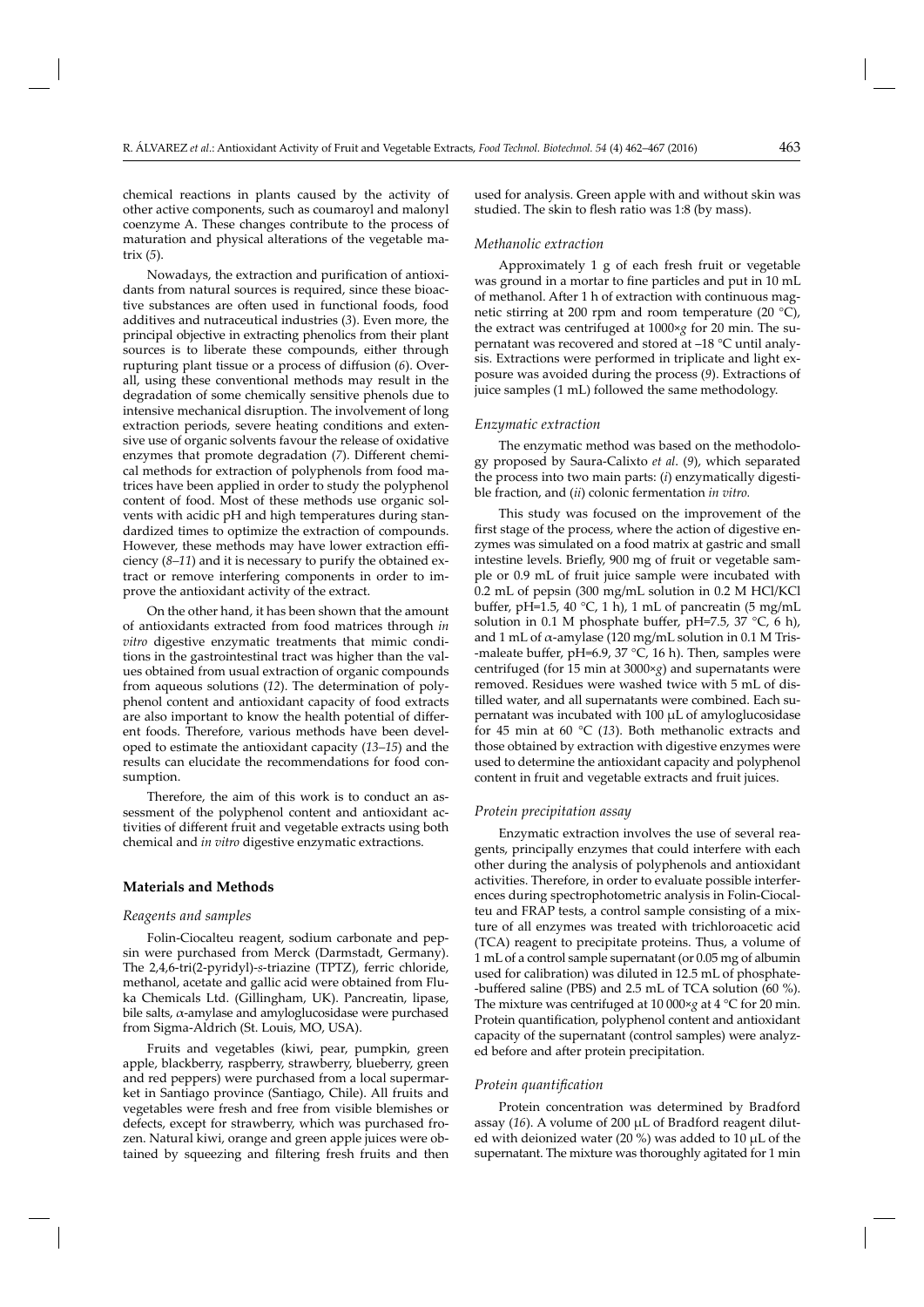using a vortex mixer, then incubated for 5 min at room temperature and the absorbance was measured at *λ*=595 nm. All analyses were performed in triplicate. Results were expressed as albumin equivalents in mg of albumin per mL of supernatant, using a calibration curve.

# *Determination of phenolic content*

Total phenolic content of each extract was determined using the Folin-Ciocalteu reagent according to the method of Singleton and Orthofer (*17*). A volume of 0.5 mL of Folin-Ciocalteu reagent previously diluted with distilled water (1:10) was mixed with 0.1 mL of each extract (methanolic or enzymatic). The solution was allowed to stand for 5 min at 25 °C before adding 1.7 mL of sodium carbonate solution (20 %). Then, 10 mL of distilled water were added to the mixture, and the absorbance was measured at  $\lambda$ =735 nm after 20 min of incubation with agitation at room temperature. Results were expressed in mg of gallic acid equivalents (GAE) per 100 g of fresh sample.

## *Determination of antioxidant capacity*

Antioxidant capacities of the samples were determined using FRAP assay (*12*). An aliquot of the samples (0.05 mL) was mixed with 1.5 mL of ferric TPTZ reagent (sodium acetate buffer 300 mM, pH=3.6, 10 mM ferric 2,4,6-tripyridyl-s-triazine) in a 20 mM FeCl<sub>3</sub>·6H<sub>2</sub>O solution. Tubes were incubated for 4 min at 37 °C and the change in the absorbance was measured at *λ*=593 nm. The results of the antioxidant capacity of fruit extracts were expressed in mmol of  $Fe<sup>2+</sup>$  per 100 g of sample.

Generally, it is recommended to use more than one method for evaluating the antioxidant capacity of complex heterogeneous systems like foods, as the antioxidants may respond in a different manner to different radical or oxidant sources. Nevertheless, in this work antioxidant activity and polyphenol content, measured though FRAP and Folin-Ciocalteu methods, respectively, are the only two tools to obtain data for a comparative study between both extraction methods.

#### *Statistical analysis*

Each analysis was done at least in triplicate and the results were expressed as a mean value with standard deviation (S.D.). Groups representing enzymatic and methanol extracts were compared using Tukey´s test. Relationships between variables were assessed by linear regression. The normal distribution of the variables was verified by Shapiro-Wilk test. Statgraphics Plus software package v. 2.1 (Statistical Graphics Corp., Rockville, MD, USA) was used in all statistical analyses.

# **Results and Discussion**

#### *Protein precipitation results*

Enzymatic extraction was modified to avoid overestimation of results as a consequence of the use of the mixture of enzymes in this method (*17*). Therefore, it was necessary to precipitate the protein before each analysis. The concentration of polyphenols and antioxidant activity of

control samples (mixture of enzymes used in the enzymatic extraction) were measured before and after protein precipitation. Before protein precipitation, protein concentration in the control sample was determined to be (50±20) mg of albumin per L using Bradford assay. Polyphenol content of control sample before protein precipitation expressed as GAE was  $(100±1)$  mg per 100 g and after the precipitation it was reduced to  $(7±1)$  mg of GAE per 100 g. On the other hand, control sample had an antioxidant activity of (1.33±0.02) mmol of  $Fe<sup>2+</sup>$  per 100 g, which was reduced to (0.23±0.05) mmol of  $Fe^{2+}$  per 100 g after the precipitation.

# *Polyphenol content of enzymatic and methanolic extracts*

Polyphenol content of fresh fruit and vegetable extracts obtained using both extraction methods is shown in Table 1. Polyphenol content of fruit and vegetable extracts obtained with enzymatic extraction was significantly higher than that obtained with methanolic extraction  $(p<0.05)$ . Concentration of polyphenols in blackberry, raspberry, strawberry and blueberry fruits were very similar, although statistically different, and their reduction was smaller (5-13 %) than after enzymatic extraction, while the reduction in other fruits and vegetables was 40–70 %. These results are in accordance with research studies that showed that proanthocyanidins, anthocyanins and condensed tannins present in berries were released less efficiently than other polyphenols at the gastric level and small intestine (*18*). Another *in vivo* study indicated that polyphenols in berries may inhibit the enzymes involved in the hydrolysis of carbohydrates, such as  $\alpha$ -amylase and glucose, reducing their release and absorption in the small intestine (*19*). Nevertheless, the samples such as kiwi, green pepper, pear, green apple and pumpkin have shown the highest difference between both extractions; these samples extracted enzymatically had between 36

Table 1. Polyphenol content and antioxidant capacity of extracts of fresh fruits and vegetables obtained by enzymatic and methanolic extractions

|              | $w$ (polyphenols as GAE)       |                          | Antioxidant capacity                              |                          |  |
|--------------|--------------------------------|--------------------------|---------------------------------------------------|--------------------------|--|
|              | mg per 100 mg<br>of fresh mass |                          | mmol $\text{Fe}^{2+}$ per 100 mg<br>of fresh mass |                          |  |
| Sample       | Enzymatic<br>extraction        | Methanolic<br>extraction | Enzymatic<br>extraction                           | Methanolic<br>extraction |  |
| Kiwi         | $(280±17)^a$                   | $(126\pm11)^{b}$         | $(0.9 \pm 0.1)^a$                                 | $(1.3 \pm 0.2)^a$        |  |
| Pear*        | $(155\pm35)^{a}$               | $(99±7)^{b}$             | $(0.54 \pm 0.08)^{b}$                             | $(0.68 \pm 0.04)^a$      |  |
| Green pepper | $(305 \pm 4)^{a}$              | $(96±12)^{b}$            | $(0.49 \pm 0.07)^{a}$                             | $(0.46 \pm 0.01)^a$      |  |
| Red pepper   | $(153\pm18)^{a}$               | $(136\pm14)^a$           | $(0.50 \pm 0.05)^{b}$                             | $(0.61 \pm 0.03)^a$      |  |
| Pumpkin*     | $(141\pm31)^a$                 | $(60±12)^{b}$            | $(0.3 \pm 0.1)^a$                                 | $(0.18 \pm 0.01)^{b}$    |  |
| Green apple* | $(286 \pm 1)^a$                | $(126\pm1)^{b}$          | $(0.80 \pm 0.02)^a$                               | $(0.47 \pm 0.02)^{b}$    |  |
| Blackberry   | $(507 \pm 10)^a$               | $(482{\pm}13)^{b}$       | $(4.50 \pm 0.07)^a$                               | $(3.53\pm0.01)^{b}$      |  |
| Raspberry    | $(482 \pm 11)^a$               | $(444\pm10)^{b}$         | $(4.0\pm0.1)^a$                                   | $(3.06\pm0.09)^{b}$      |  |
| Strawberry   | $(422 \pm 15)^{a}$             | $(402\pm14)^{b}$         | $(2.8 \pm 0.2)^a$                                 | $(2.07 \pm 0.06)^{b}$    |  |
| Blueberry    | $(548 \pm 1)^{a}$              | $(475±34)^{b}$           | $(5.7 \pm 0.2)^a$                                 | $(3.7\pm0.2)^{b}$        |  |

Different letters in superscript indicate significant differences in polyphenol content or antioxidant capacity between the extracts \*without peel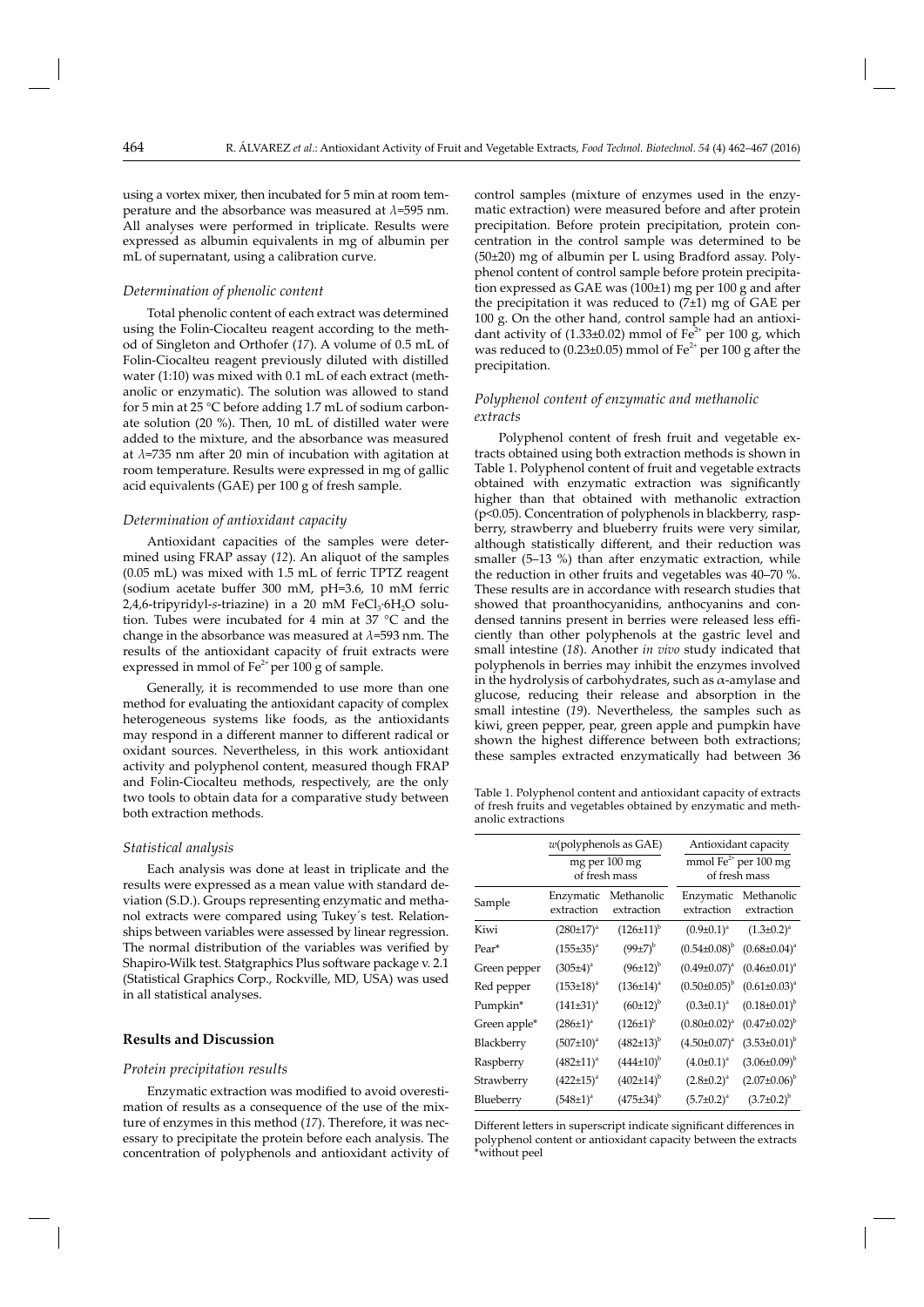and 68 % higher polyphenol content than those obtained by methanolic extraction. High concentrations of polyphenols obtained by this method could be explained by the efficient hydrolysis of food matrix by enzymes, contributing to the release of polyphenols (*20*). These results are in accordance with the values reported by Pérez-Jimenez and Saura-Calixto (*12*), which showed that the content of polyphenols and antioxidant capacity of cereals obtained with enzymatic extraction were significantly higher than those obtained with a methanol extraction.

Some studies indicated that the release of dietary polyphenols is mainly determined by their chemical structure; such as its basic structure, molecular mass, degree of glycosylation and acetylation, conjugation with other phenols, degree of polymerization and solubility (*21*). Moreover, it has been stated that the most important determinant would be the chemical structure of the glycoside and aglycone attached to the different food components (22).

# *Antioxidant capacity of enzymatic and methanolic extracts*

There was a good relationship between enzymatic and methanolic extractions in all fruits and vegetables. Some researchers have also found that high polyphenol content leads to high antioxidant capacity. In this case, the values of correlation between the concentration of polyphenols and antioxidant capacity were 87 and 93 % in enzymatic and methanolic extracts, respectively. A weaker correlation between polyphenol content and antioxidant activity is probably because the antioxidant activity is a result of a different type of bioactive component with antioxidant activity, not only polyphenols, such as ascorbic, citric and ferulic acids, commonly present in fruit and vegetables.

The antioxidant activity of enzymatic extracts was significantly higher ( $p$ <0.05) than that of methanolic extracts (Table 1), except in the samples of kiwi, pear and red pepper fruits, which had the lowest values. This suggests that high values of antioxidant capacity could be due to enzymatic action, which contributed to the release of polyphenols, and consequently increased the antioxidant capacity (*20*). Groups participating in the research of Spanish diet found that over 90 % of the antioxidant capacity was induced by the release of polyphenols from the food matrix, showing that the applied enzymatic method was very efficient (15). Nevertheless, the lower antioxidant activities of kiwi, pear and red pepper fruits might be due to the interaction with other food components that could have influenced the measured antioxidant capacity of these samples (*23*). Moreover, every sample has a specific chemical composition based on various antioxidant components that determine its antioxidant mechanisms, activity and stability (*24*).

Table 2 shows the total phenolic and glucose contents, and antioxidant activity of apple extracts obtained using different extraction enzymes. It is evident that enzyme-assisted extraction increased considerably the phenolic and glucose contents, especially when  $α$ -amylase and amyloglucan were added, which improves the extraction efficiency. The high total phenolic content can be the result of degradation or enzyme-assisted extraction of the cell wall polysaccharides at low temperature.

Table 2. Polyphenol and glucose contents, and antioxidant capacity of apple extracts obtained by different enzymatic treatments

| Enzymatic                             | $w$ (polyphenols<br>as GAE) | Antioxidant<br>capacity  | $w$ (glucose)         |
|---------------------------------------|-----------------------------|--------------------------|-----------------------|
| treatment                             | mg per 100 g                | mmol $Fe2+$<br>per 100 g | g/100 g               |
| Pep                                   | $(38\pm1)^{a}$              | $(0.43 \pm 0.01)^a$      | $(71.90\pm3.33)^{a}$  |
| Pep+Pan                               | $(39\pm2)^{a}$              | $(0.53 \pm 0.11)^{b}$    | $(75.42 \pm 2.21)^a$  |
| Pep+Panc+Lip                          | $(40±4)^a$                  | $(0.37 \pm 0.12)^c$      | $(75.21 \pm 4.33)^a$  |
| Pep+Panc+Lip+Bil                      | $(40±3)^a$                  | $(0.55 \pm 0.23)^{b}$    | $(77.68 \pm 2.11)^a$  |
| Pep+Panc+Lip+Bil+<br>α-Amyl           | $(497±4)^{b}$               | $(1.08 \pm 0.08)^d$      | $(97.3 \pm 2.97)^{b}$ |
| Pep+Panc+Lip+Bil+<br>α-Amyl+Amylogluc | $(514\pm3)^c$               | $(1.55 \pm 0.06)^e$      | $(98.5 \pm 1.66)^{b}$ |

Different letters in superscript indicate significant differences in polyphenol content or antioxidant capacity between the added enzymes

Pep=pepsin, Pan=pancreatin, Lip=lipase, Bil=bile, α-Amyl=αamylase; Amylogluc=amyloglucan

# *Analysis of fruit juices extracted by diff erent methods*

The polyphenol content and antioxidant capacity were higher in the juice samples extracted by enzymatic method (Table 3), and statistically significant differences were found between the extraction methods ( $p<0.05$ ).

According to data in Table 1, the antioxidant activity of kiwi fruit was higher in methanolic than in enzymatic extracts, while the contrary was found in kiwi fruit juice (Table 3). This difference between fruit and juice could be explained by the easier accessibility of enzymes in the juice medium.

Table 3. Polyphenol content and antioxidant capacity of fresh fruit juice extracts obtained by enzymatic and methanolic extractions

| <b>Juice</b> | $\gamma$ (polyphenols as GAE) |                                               | Antioxidant capacity                              |                                               |  |
|--------------|-------------------------------|-----------------------------------------------|---------------------------------------------------|-----------------------------------------------|--|
|              | mg per 100 mL                 |                                               | $\overline{\text{mmol Fe}^{2+}\text{per 100 mL}}$ |                                               |  |
|              |                               | Enzymatic Methanolic<br>extraction extraction |                                                   | Enzymatic Methanolic<br>extraction extraction |  |
| Kiwi         | $(235 \pm 25)^{a}$            | $(135\pm6)^{b}$                               |                                                   | $(1.1\pm0.1)^a$ $(0.73\pm0.02)^b$             |  |
| Orange       | $(155±6)^a$                   | $(12\pm 4)^{b}$                               | $(0.7\pm0.1)^{b}$                                 | $(0.9 \pm 0.1)^a$                             |  |
| Green apple  | $(223 \pm 15)^{a}$            | $(112\pm3)^{b}$                               |                                                   | $(0.93\pm0.03)^a$ $(0.82\pm0.05)^b$           |  |

Different letters in superscript indicate significant differences in poly phenol content or antioxidant capacity between the extractions

In order to study the differences in polyphenol content and antioxidant capacity between fruit with and without skin, the green apple sample was used to evaluate both extraction methods (Figs. 1 and 2). There was a significant difference in the polyphenol content and antioxidant capacity between the enzymatic and methanolic extracts of samples with and without skin (p<0.05). In the apple samples with skin an increase in polyphenol content of 44 and 66 % was observed in enzymatic and methanolic extracts, respectively. The same trend of antioxi-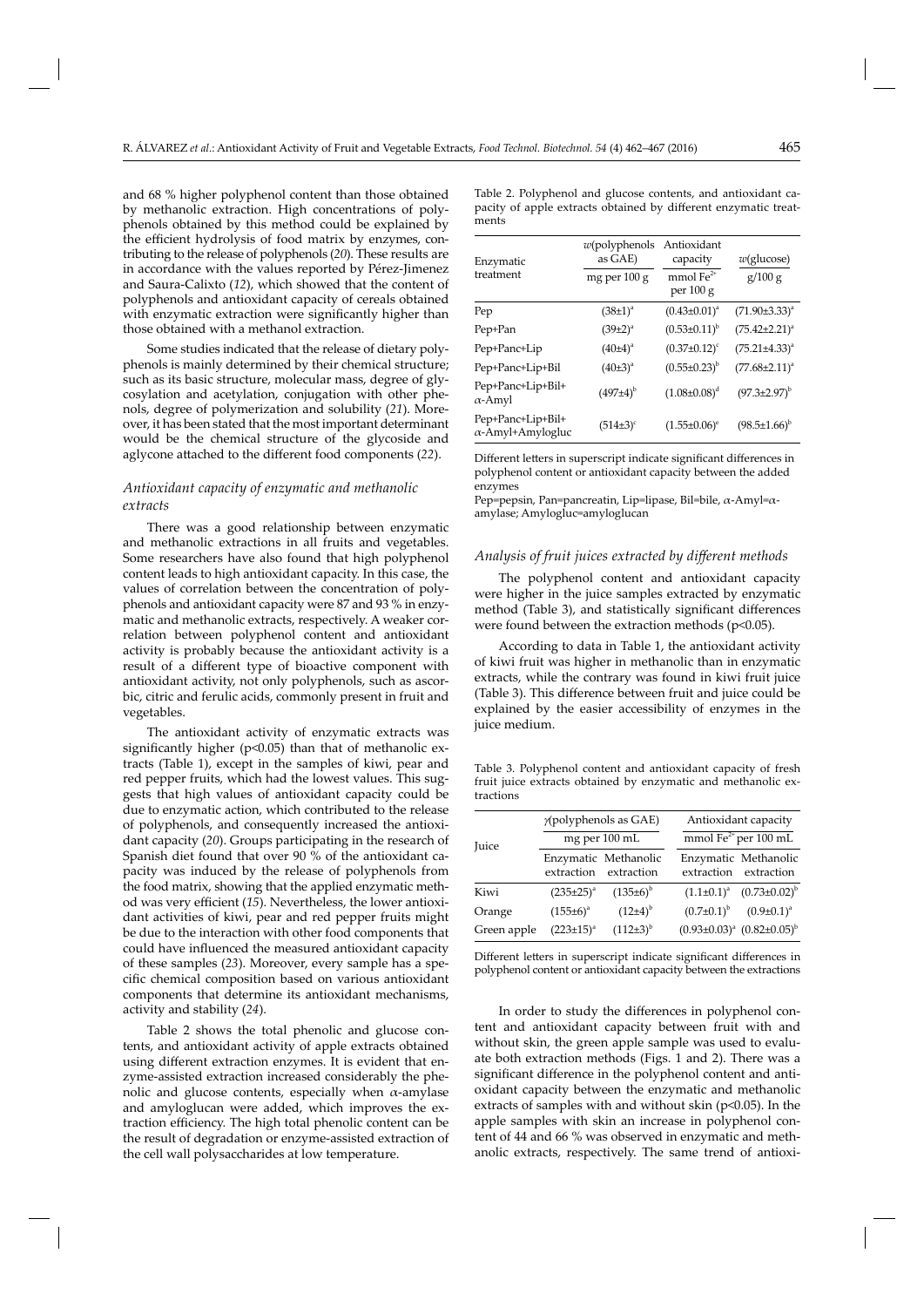

Enzymatic extraction Methanolic extraction

**Fig. 1**. Polyphenol content of enzymatic and methanolic extracts of apples with and without skin. Letters a and b indicate significant differences between samples with and without skin according to Tukey's test ( $p$ <0.05). Letters x and y indicate significant differences between extraction methods according to Tukey´s test (p<0.05). GAE=gallic acid equivalents



Enzymatic extraction Methanolic extraction

**Fig. 2.** Antioxidant activities of enzymatic and methanolic extracts of apples with and without skin. Letters a and b indicate significant differences between samples with and without skin according to Tukey's test ( $p$ <0.05). Letters x and y indicate significant differences between extraction methods according to Tukey's test  $(p<0.05)$ 

dant activity values was found in enzymatic extract, of approx. 25 % in samples with skin, but only 6 % in methanolic extracts. This could be explained by the location of polyphenols, which are found in greater amounts in the skin. In the apple, about 50 % of the antioxidant capacity is lost when it is peeled, mainly due to the loss of quercetin, a polyphenol present in the skin at a mass fraction of about 1 mg per g of fruit (*25*). The results of enzymatic extraction facilitate the understanding of the beneficial effect of enzymes on foods with high polyphenol content and antioxidant capacity.

Figs. 1 and 2 show that polyphenol content and antioxidant capacity of methanolic extracts did not correlate, which was already observed in previous works (*13,26*).

## **Conclusions**

In this work, phenolic compounds from enzymatic and methanolic extracts of different fruits, vegetables and fruit juices, and their antioxidant capacity were analysed. The enzymatic extraction clearly showed its effectiveness by enhancing the antioxidant capacity and polyphenol content of extracts. This technique offers an opportunity to develop efficient procedures for the extraction of valuable plant products with applications in the food industries. Also, the original enzymatic method was improved in order to avoid interference by protein residues found in the samples, which was accomplished by protein precipitation.

## *Acknowledgements*

This research was conducted at the Department of Nutrition, Faculty of Medicine, University of Chile. Author Rosa Navarro-Lisboa acknowledges the financial support of Becas de Doctorado Nacional No. 21130785 from CONICYT.

## **References**

- 1. Dani C, Oliboni LS, Vanderlinde R, Bonatto D, Salvador M, Henriques JAP. Phenolic content and antioxidant activities of white and purple juices manufactured with organicallyor conventionally-produced grapes. Food Chem Toxicol. 2007; 45:2574–80.
	- http://dx.doi.org/10.1016/j.fct.2007.06.022
- *2.* Gil MI, Tomás-Barberán FA, Hess-Pierce B, Kader AA. Antioxidant capacities, phenolic compounds, carotenoids, and vitamin C contents of nectarine, peach, and plum cultivars from California. J Agric Food Chem. 2002;50:4976–82. http://dx.doi.org/10.1021/jf020136b
- *3*. Shahidi F, Naczk M. Phenolics in food and nutraceuticals. Boca Raton, FL, USA: CRC Press; 2004. pp. 132–210.
- *4.* Guerrero JC, Ciampi LP, Castilla AC, Medel FS, Schalchli HS, Hormazabal EU, et al. Antioxidant capacity, anthocyanins, and total phenols of wild and cultivated berries in chile. Chil J Agr Res. 2010;70:537–44. http://dx.doi.org/10.4067/s0718-58392010000400002

 *5.* El-Ramady HR, Domokos-Szabolcsy É, Abdalla NA, Taha HS, Fári M. Postharvest management of fruits and vegetables storage. In: Lichtfouse E, editor. Sustainable agriculture reviews, vol. 15. New York, NY, USA: Springer; 2015. pp. 65–152.

http://dx.doi.org/10.1007/978-3-319-09132-7\_2

- *6.* Goli AH, Barzegar M, Sahari MA. Antioxidant activity and total phenolic compounds of pistachio (Pistachia vera) hull extracts. Food Chem. 2005;92:521–5. http://dx.doi.org/10.1016/j.foodchem.2004.08.020
- *7.* Zill-e-Huma, Vian MA, Fabiano-Tixier AS, Elmaataoui M, Dangles O, Chemat F. A remarkable influence of microwave extraction: enhancement of antioxidant activity of extracted onion varieties. Food Chem. 2011;127:1472–80. http://dx.doi.org/10.1016/j.foodchem.2011.01.112
- 8. Saura-Calixto F, Goñi I, Mañas E, Abia R. Klason lignin, condensed tannins and resistant protein as dietary fibre constituents: determination in grape pomaces. Food Chem. 1991;39: 299–309.

http://dx.doi.org/10.1016/0308-8146(91)90147-G

 *9.* Saura-Calixto F, Serrano J, Goñi I. Intake and bioaccessibility of total polyphenols in a whole diet. Food Chem. 2007;101: 492–501.

http://dx.doi.org/10.1016/j.foodchem.2006.02.006